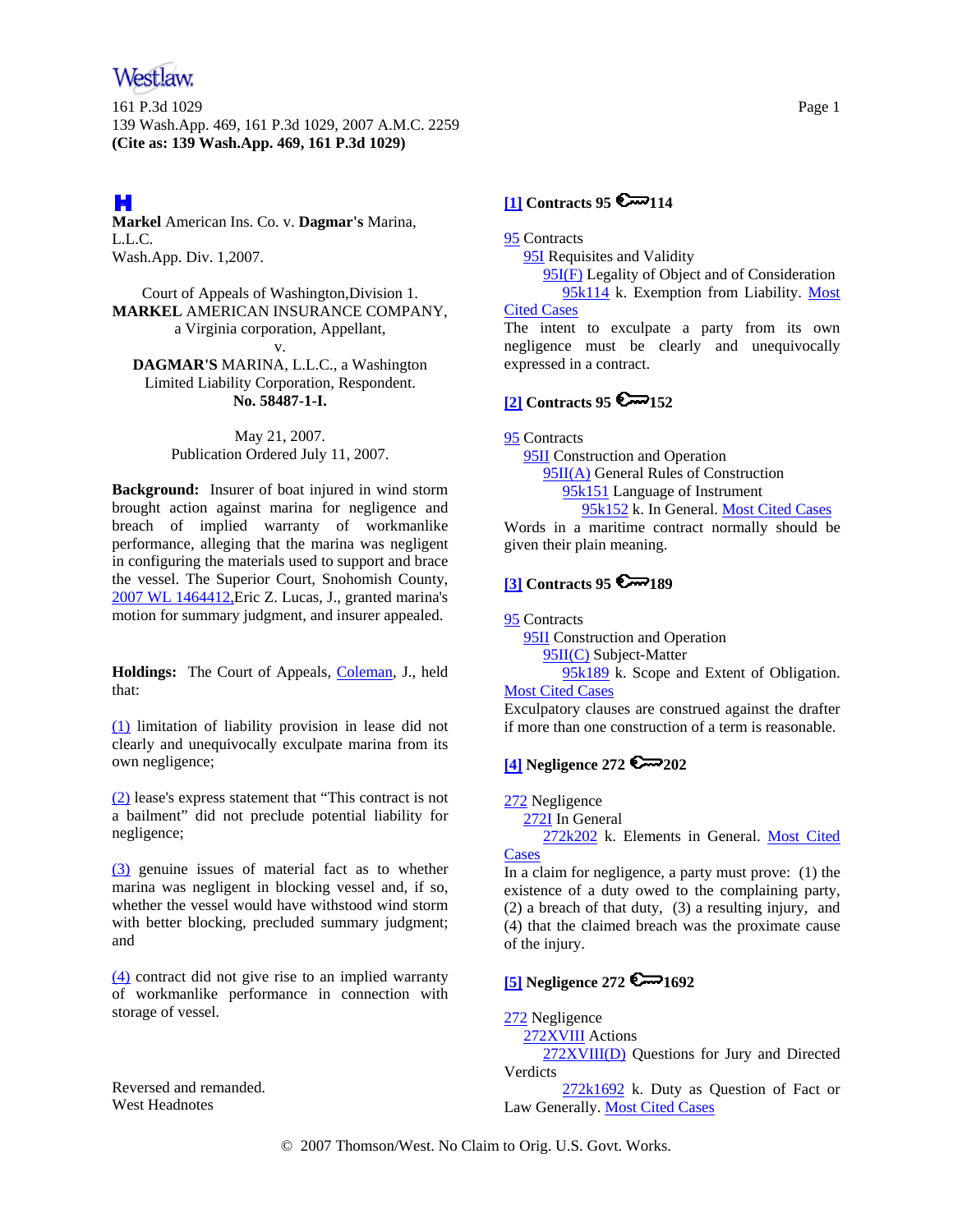Whether a duty exists is a question of law.

### **[6] Wharves 408**  $\sum_{n=20(1)}$

408 Wharves

408k20 Injuries to Vessels or Cargoes

 408k20(1) k. Duties and Liabilities of Wharfingers in General. Most Cited Cases

An entity providing docking or moorage services has a duty to maintain its docking space and moorage equipment in a safe condition.

### **[7] Wharves 408 9**

408 Wharves

 408k9 k. Sale, Lease, and Transfer. Most Cited **Cases** 

An entity providing docking or moorage services may disclaim its duty to maintain its docking space and moorage equipment in a safe condition through a clearly and unequivocally expressed exculpatory clause.

## **[8]** Wharves 408

408 Wharves

 408k9 k. Sale, Lease, and Transfer. Most Cited **Cases** 

Limitation of liability provision in lease between marina and boat owner which provided in part that marina "shall not be liable or responsible in any manner for its safekeeping" did not clearly and unequivocally exculpate marina from its own negligence in connection with marina's configuration of materials used to support and brace the boat, which was blown to the ground and damaged in wind storm.

## **[9] Wharves 408 9**

408 Wharves

 408k9 k. Sale, Lease, and Transfer. Most Cited **Cases** 

Boat insurer's action against marina for damage to boat, which was blown to the ground during windstorm, was based on marina's own negligence rather than on a bailment such that lease provision's express statement that "This contract is not a bailment" did not preclude potential liability.

## **[10] Negligence 272 6 461**

272 Negligence

272XIV Necessity and Existence of Injury

272k461 k. Nature of Injury. Most Cited Cases

### **Negligence 272 6 1501**

272 Negligence

272XVIII Actions

272XVIII(A) In General

272k1501 k. Nature and Form of Remedy.

#### Most Cited Cases

In the absence of a bailment relationship, one can still maintain a negligence cause of action for property damage.

# **[11] Appeal and Error 30 6 761**

30 Appeal and Error

30XII Briefs

30k761 k. Points and Arguments. Most Cited **Cases** 

Passing treatment of an issue or lack of reasoned argument on appeal is insufficient to merit judicial consideration.

#### $[12]$  Judgment 228  $\sim 181(33)$

228 Judgment

228V On Motion or Summary Proceeding 228k181 Grounds for Summary Judgment 228k181(15) Particular Cases 228k181(33) k. Tort Cases in General.

#### Most Cited Cases

Genuine issues of material fact as to whether marina was negligent in blocking vessel blown over during wind storm and, if so, whether the vessel would have withstood wind storm with better blocking, precluded summary judgment for marina on vessel insurer's negligence claim.

#### **[13] Wharves 408**  $\sum_{0}^{8}$

408 Wharves

408k20 Injuries to Vessels or Cargoes

 408k20(1) k. Duties and Liabilities of Wharfingers in General. Most Cited Cases

Marina did not contract for storage of vessel, but rather only contracted to move the vessel at the owner's request, and thus contract did not give rise to an implied warranty of workmanlike performance in connection with storage of vessel; marina expressly stated in contract that it did not "accept Owner's boat for storage," and movement service was not being performed at time vessel was damaged.

**[14] Contracts 95 205.15(1)**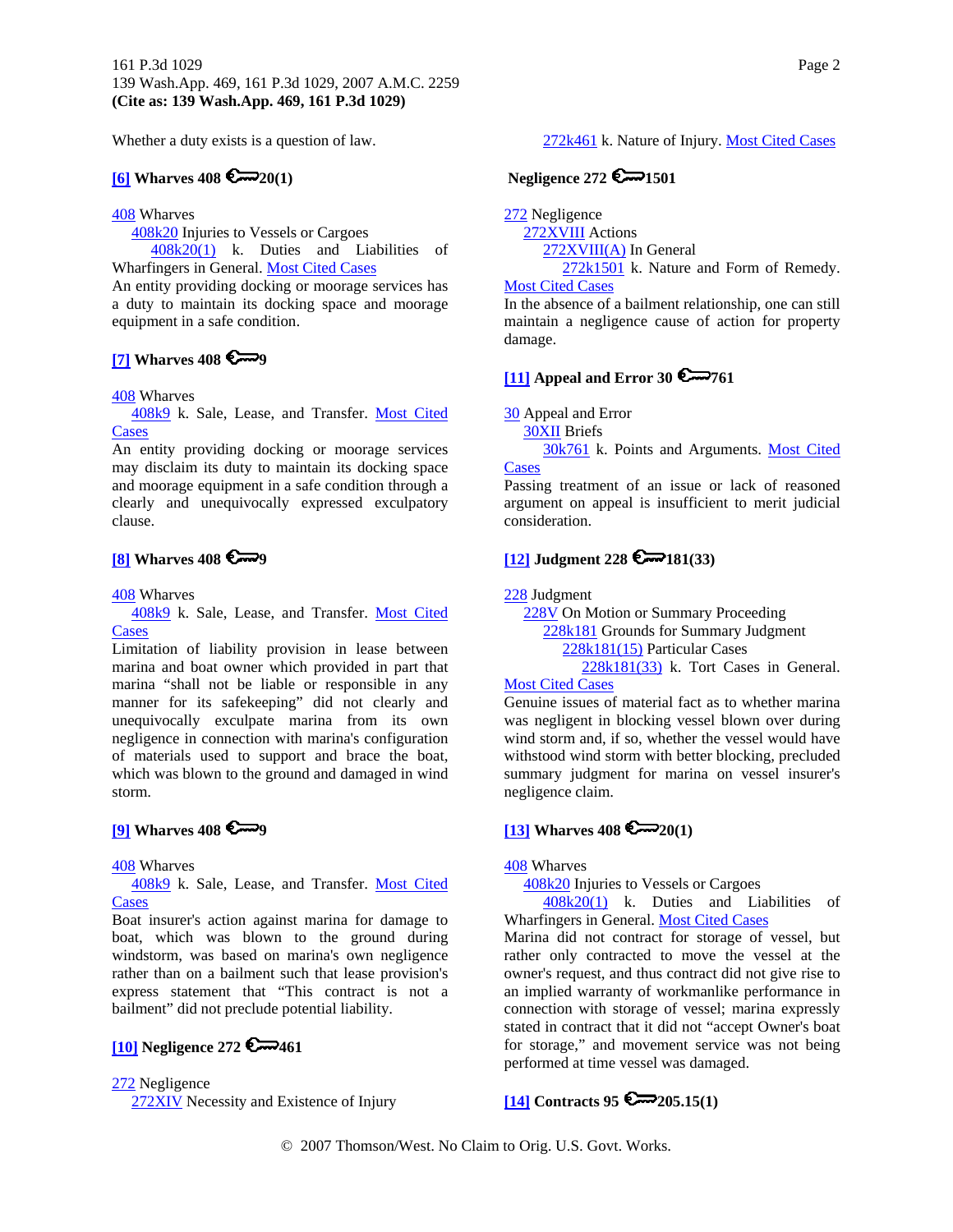95 Contracts 95II Construction and Operation 95II(C) Subject-Matter 95k205 Warranties 95k205.15 Implied Warranties 95k205.15(1) k. In General. Most

#### Cited Cases

Implied warranties are narrowly construed in maritime law.

**\*\*1030** Chris Parker Reilly, Nicoll Black Misenti & Feig, Seattle, WA, for Appellant.

M.A. Michelle Buhler, Danielson Harrigan Leyh & Tollefson, Seattle, WA, for Respondent.

COLEMAN, J.

**\*472** ¶ 1 The principal issue in this case is whether a limitation of liability provision in a lease agreement clearly and unequivocally disclaims a marina's liability for damage caused by its own negligence. The second issue is whether the marina provided storage services to the boat owner, thus giving rise to an implied warranty of workmanlike performance. We reverse and remand because the lease's limitation of liability provision does not clearly and unequivocally disclaim the marina's liability for damage caused by its own negligence. We agree with the trial court that the marina did not provide storage services giving rise to an implied warranty of workmanlike performance.

¶ 2 In August 1999, Harrison Jones, on behalf of Prosail Northwest LLC, entered into a lease agreement with **Dagmar's** Marina for the monthly lease of a berth for **\*473** Prosail's vessel, *Running with Scissors.* This appeal centers on section 5 of the lease, which is a limitation of liability provision. It states:

"5. Limitations of Marina's Liability. [1] Boat Owner acknowledges that he has inspected the berthing space leased herein and satisfied himself that the berthing space is adequate for safe mooring of his vessel. [2] *This contract is not a bailment of the boat Owner's boat but a lease of berthing space.* [3] It is mutually agreed that the Marina does not accept Owner's boat for storage and shall not be liable or responsible in any manner for its safekeeping and condition of its tackle, apparel, fixtures, equipment, and/or furnishings. [4] The Owner agrees to relieve Marina, its personnel and equipment of all responsibility for damages that may occur while they

are handling the Owner's boat upon his request, with the exception of damages resulting from operator error or equipment failure. [5] *The Owner also acknowledges the special hazards of keeping a wooden boat out of the water for a prolonged period of time.* [6] *Furthermore, the Boat Owner acknowledges the damage that can occur with a core-filled boat.* [7] It is further agreed that the Marina will not be liable or responsible for any personal injuries suffered by the Owner or his agents or invitees arising from any cause upon the boat, Marina premise or premises adjacent thereto. [8] Owner agrees to keep the premises adjacent**\*\*1031** to the berth neat, clean, orderly and free as possible from all inflammatory substances. [9] Owner agrees to indemnify and hold the Marina harmless from any theft or other property loss, damage or personal injury (including death) resulting from the acts or omissions of Owner, his agents, invitees, or employees."

Brief of Appellant, at 2 (quoting Exhibit A) (sentences numbered for clarity). The meaning of the provision's third sentence is disputed by the parties.

¶ 3 The vessel was placed in a berth at the marina in September 1999 and remained there during all times relevant to this appeal. On October 31, 2003, the vessel was blown to the ground in a windstorm and its hull was damaged. **Markel** American Insurance Company, the hull insurer for Prosail, filed a complaint against the marina **\*474** alleging two causes of action under general maritime law: negligence and breach of implied warranty of workmanlike performance. **Markel** alleged that the marina was negligent in configuring the "blocking system" (materials used to support and brace the vessel).

¶ 4 The trial court granted the marina's motion for summary judgment. The court also filed a minute order which read, in relevant part:

The court finds that the lease is the controlling document and paragraph five of the lease expressly disclaims liability for storage. Any cause of action for negligence requires a duty and all such duties are disclaimed. This is a space lease; and no other services are provided.

**Markel** appeals the trial court's order granting summary judgment in favor of the marina.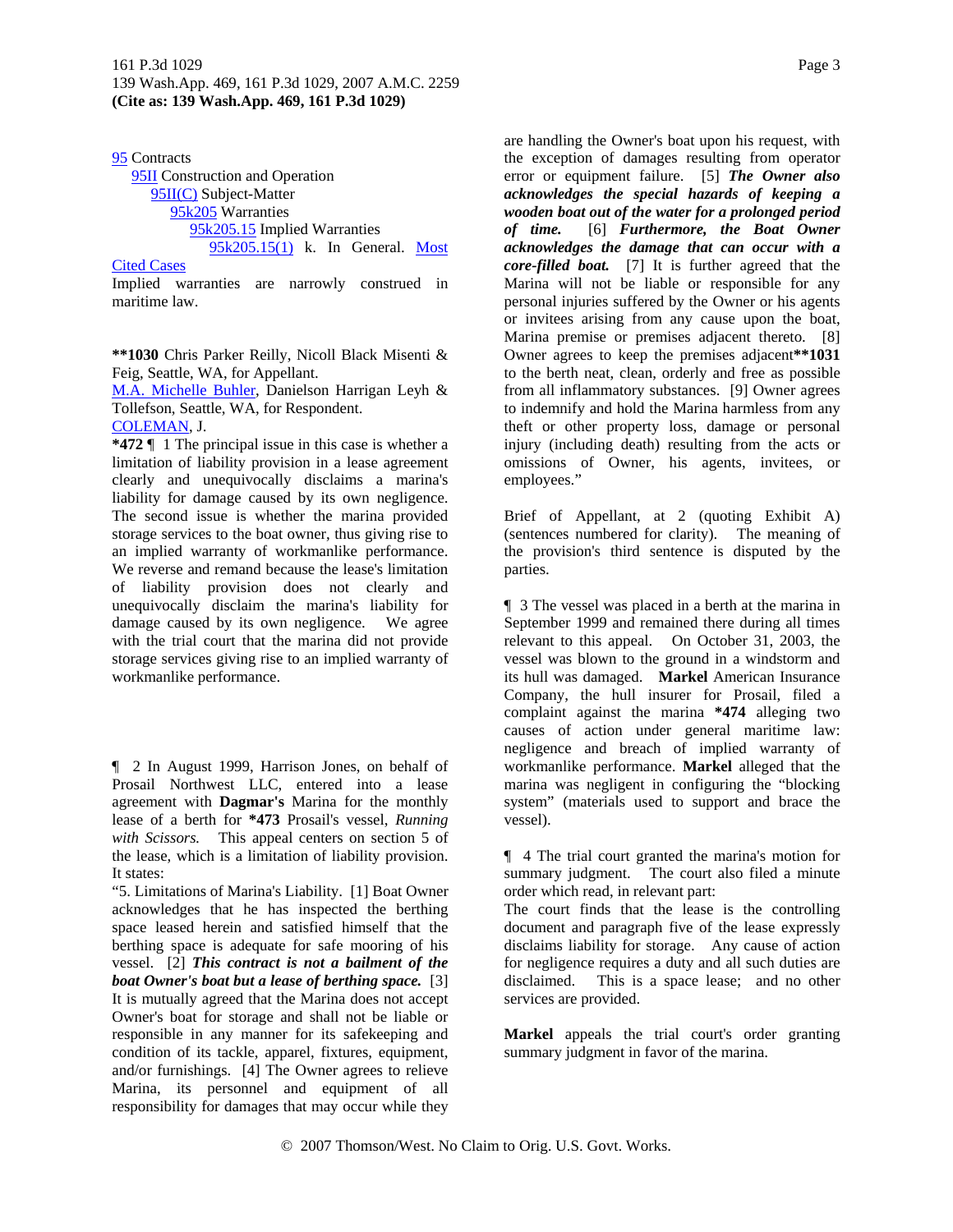$[1][2][3]$  | 5 The first issue is whether the limitation of liability provision in the lease relieves the marina of liability due to its own negligence. The parties agree that this case is governed by federal maritime law. They also agree that under Ninth Circuit maritime law, exculpatory clauses are enforceable even if they absolve a party of all liability for negligence.

Other circuits may adhere [to the rule voiding such clauses], but the Ninth Circuit has weighed the policy considerations and concluded that, except in towing contracts, *exculpatory clauses are enforceable even when they completely absolve parties from liability for negligence.*

*Royal Ins. Co. of Am. v. S.W. Marine,* 194 F.3d 1009, 1014 (9th Cir.1999) (citations omitted, emphasis added). The Eighth Circuit, which adopted the Ninth Circuit's approach to exculpatory clauses, has held that an exculpatory clause in a "Boat Space Rental Agreement" absolves a marina from liability for its own negligence "as long as the parties' intent to do so is clear and the clause is not the result of overreaching[.]" **\*475***Sander v. Alexander Richardson Invs.,* 334 F.3d 712, 719 (8th Cir.2003). The intent to exculpate a party from its own negligence must " 'be clearly and unequivocally expressed.' " *Sander,* 334 F.3d at 715 (quoting *Randall v. Chevron U.S.A., Inc.,* 13 F.3d 888, 905), (*modified on other grounds on denial of reh'g*22 F.3d 568 (5th Cir.1994)). Words in a maritime contract normally should be given their plain meaning. *See, e.g., Louisiana Land & Exploration Co. v. Offshore Tugs, Inc.,* 23 F.3d 967, 969 (5th Cir.1994). Exculpatory clauses are construed against the drafter if more than one construction of a term is reasonable. *U.S. v. Seckinger,* 397 U.S. 203, 216, 90 S.Ct. 880, 25 L.Ed.2d 224 (1970).<sup>FN1</sup>

> FN1. In this opinion, "limitation of liability provision" and "exculpatory clause" are used interchangeably.

 $[4][5][6][7]$  | 6 In a claim for negligence, a party must prove: (1) the existence of a duty owed to the complaining party; (2) a breach of that duty; (3) a resulting injury; and (4) that the claimed breach was the proximate cause of the injury. *Hansen v. Friend,* 118 Wash.2d 476, 485, 824 P.2d 483 (1992). Whether a duty exists is a question of law. *Patrick v. Sferra,* 70 Wash.App. 676, 683, 855 P.2d 320 (1993). An entity providing docking or moorage services has a duty to maintain its docking space and moorage

equipment in **\*\*1032** a safe condition. *Smith v. Burnett,* 173 U.S. 430, 433, 19 S.Ct. 442, 43 L.Ed. 756 (1899); *Schwerman Trucking Co. v. Gartland S.S. Co.,* 496 F.2d 466, 477 (7th Cir.1974); *Berwind-White Coal Mining Co. v. City of New York,* 135 F.2d 443, 445 (2d Cir.1943). As explained above, a party may disclaim this duty through a clearly and unequivocally expressed exculpatory clause.

[8] ¶ 7 The marina's limitation of liability provision does not clearly and unequivocally exculpate it from its own negligence. In deciding this issue, we first compare this case to cases from other jurisdictions analyzing the scope of exculpatory clauses in contracts for berthing space. In *Commercial Union Ins. Co. v. Blue Water Yacht Club Ass'n,* 239 F.Supp.2d 316 (E.D.N.Y.2003), the court examined the following exculpatory clause:

**\*476** Licensee [boat owner] expressly acknowledges that Licensor [marina] shall not be liable to Licensee or any guest, invitee, employee or lienholder for any loss, injury or damage to Licensee's boat, personal property of Licensee or any guest, invitee, employee or lienholder or personal injury thereon, irrespective of how the same is caused, unless the same results from Licensor's willful misconduct or gross negligence[.]

*Blue Water,* 239 F.Supp.2d at  $321$ <sup>FN2</sup> The court held that the clause did not "state unequivocally that [the marina] is relieved of its own negligence." *Blue Water,* 239 F.Supp.2d at 321. The factors that were important to the court's holding were that: (1) the clause did not expressly state that the marina was relieved of its own negligence; (2) the clause did not contain language that conveyed a similar meaning to disclaim negligence, without actually using the word "negligence"; and (3) the marina's customers may not be sophisticated business people. Other maritime cases have found exculpatory clauses insufficient to exculpate an entity from liability for its own negligence. *See Randall,* 13 F.3d at 904 (clause provided: "Owner hereby agrees to ... indemnify and hold harmless Chevron against ... all claims for ... damages, whether to person or property, and howsoever arising in any way directly or indirectly connected with the possession, navigation, management, and operation of the vessel.") and *Doubleday v. Corinthian Yacht Club,* 1979 Am. Mar. Cases [A.M.C.] 2578 (D.Md.1973) (clause provided: "The Club shall not be held responsible for any loss or damage to the property of any member.").

FN2. While the court applied New York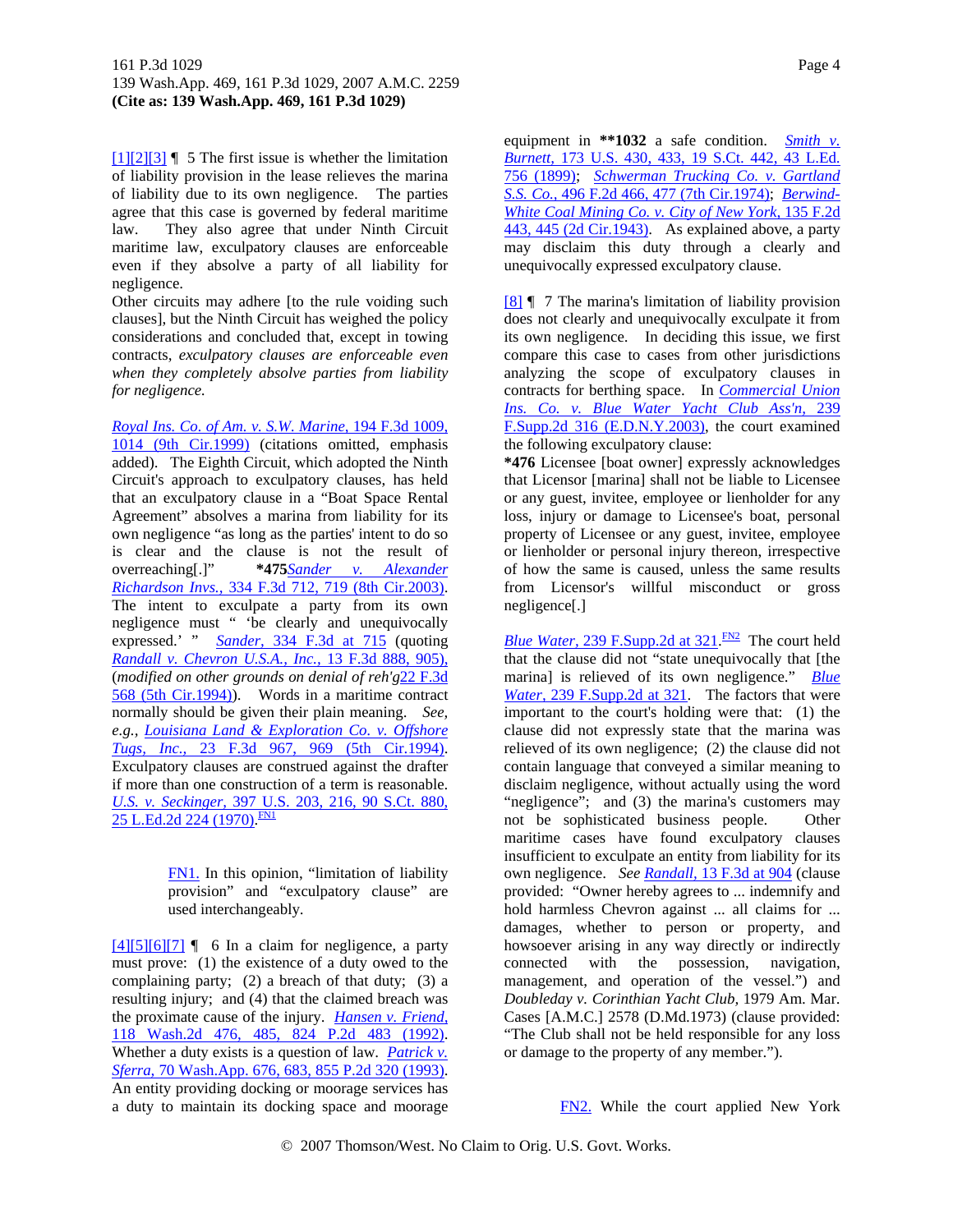law, it stated: "Under general maritime and New York law, courts must give effect to a disclaimer agreement relieving a party of its own negligence when it is *clear and unequivocal.*" *Blue Water,* 239 F.Supp.2d at 320 (emphasis added).

¶ 8 Here, the limitation of liability provision does not expressly state that the marina is relieved of its own negligence and it does not contain language that conveys a similar meaning. In addition, the provision is less clear than the exculpatory clause found deficient in *Blue Water. \*477 Compare* Brief of Appellant, at 2 (quoting Exhibit A) (" 'Marina ... shall not be liable or responsible in any manner for [the vessel's] safekeeping' ") with *Blue Water,* 239 F.Supp.2d at 321 ("[Marina] shall not be liable ... for any ... damage to Licensee's boat ... irrespective of how the same is caused[.]"). As will be discussed below, it is the use of the term "safekeeping" that makes the scope of the provision unclear.

¶ 9 In *Sander,* the court held that an exculpatory clause did disclaim a yacht club's liability for fire damage to a vessel caused by its own negligence. That clause provided:

INSURANCE: TENANT AGREES that he will keep the boat fully insured with complete marine insurance, including hull [property] coverage and indemnity and/or liability insurance.

THE LANDLORD DOES NOT CARRY INSURANCE covering the property of the TENANT. THE LANDLORD WILL NOT BE RESPONSIBLE for any injuries or property damage resulting, caused by or growing out of the use of the dock or harbor facilities; that the TENANT RELEASES AND DISCHARGES THE LANDLORD from any and all liability for loss, injury (including death), or damages to person or property sustained while in or on the facilities of LANDLORD, including fire, theft, vandalism, wind storm, high or low waters, hail, rain, **\*\*1033** ice, collision or accident, or any other Act of God, whether said boat is being parked or hauled by an Agent of LANDLORD or not.

*Sander,* 334 F.3d at 714. The court held that the clause disclaimed the yacht club's liability for its own negligence, even though the clause did not use the term "negligence." The court explained that the clause "clearly shifted the risk of loss to the boat owners by requiring the boat owners to fully insure their boats, including hull coverage" and that "the term 'any and all' used in the exculpatory clause is all-encompassing and leaves little doubt as to the

Yacht Club."*Sander,* 334 F.3d at 716. Here, the limitation of liability provision did not include an insurance disclaimer. And instead of using clear language such as "any and all liability for ... damages to ...**\*478** property sustained while in or on the facilities," it provides that the marina " 'shall not be liable ... in any manner for [the vessel's] safekeeping.' " *Sander,* 334 F.3d at 716; Brief of Appellant, at 2 (quoting Exhibit A). Additionally, the limitation of liability provision's third sentence was not in bold or underlined. In *Sander,* portions of the sentences disclaiming liability for the yacht club's own negligence and warnings about the club's lack of insurance were in all capital letters.

¶ 10 The plain language of the limitation of liability provision does not clearly and unequivocally state that the marina is relieved of liability for its own negligence. The provision merely states that the marina " 'shall not be liable or responsible in any manner for [the vessel's] safekeeping [.]' " Brief of Appellant, at 2 (quoting Exhibit A). **Markel** cites to a dictionary that defines "safekeeping" as "the act of keeping safe or the state of being kept safe; protection; care; custody." *Random House Webster's Unabridged* 1690 (2001). The marina cites to a dictionary that defines "safe" as "1. free from damage, danger, or injury; secure. 2. having escaped danger or injury; unharmed. 3.(a) giving protection; (b) involving no risk; (c) trustworthy." *Webster's New Twentieth Century Dictionary,* 1595 (2d ed.1983).

¶ 11**Markel** argues that keeping a boat safe is a task normally undertaken by a custodian or a security service and cites to a maritime case that refers to a custodian as responsible for the " 'safekeeping' " of a vessel. *Certain Underwriters at Lloyds v. Kenco Marine Terminal, Inc.,* 81 F.3d 871, 873 (9th Cir.1996) (*quoting Donald D. Forsht Assocs., Inc. v. Transamerica ICS, Inc.,* 821 F.2d 1556, 1561 (11th Cir.1987)). From this, **Markel** argues that "safekeeping" implies protecting property from outside forces. **Markel** also cites to a nonmaritime Nebraska Supreme Court decision that distinguished between safekeeping and a party's own negligence. *See Beck v. Ideal Super Markets of Neb., Inc.,* 181 Neb. 381, 383-84, 148 N.W.2d 839 (1967) ("There is no question but that the plaintiff was an invitee. The defendant had a legal duty to exercise ordinary care to keep the **\*479** premises reasonably safe for the use of the invitee. The defendant, however, is not an insurer of the safe keeping of invitees. The liability of the defendant is for its own negligence.").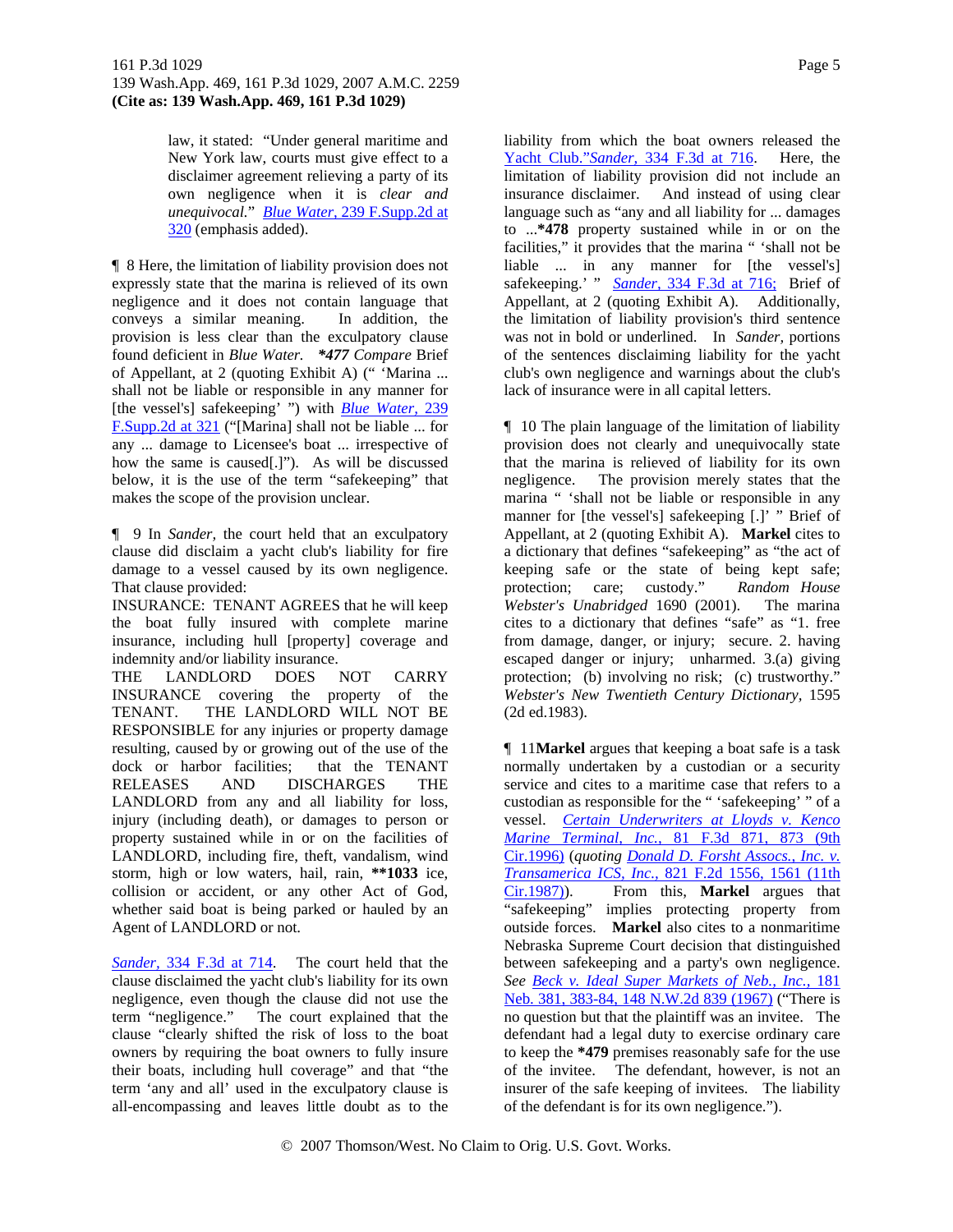¶ 12 These authorities do not establish for certain the meaning of the term "safekeeping" in this context, but they do demonstrate that the marina's use of the term does not make for a clear and unequivocal disclaimer of liability for its own negligence. "Safekeeping" is not a term of art. It could mean the marina disclaims liability for any and all damage to the vessel, even if caused by the marina's own negligence. Alternatively, it could merely mean that the marina is not liable for damage caused by outside forces such as thieves and foul weather, but is still liable for its own negligence. And exculpatory clauses are construed against the drafter if more than one construction of a term is reasonable.

¶ 13**Markel's** narrow interpretation of the limitation of liability provision is supported by the fact that the marina demonstrated elsewhere in the provision that it knew how to limit liability for damage caused by its own negligence and the negligence of others in certain contexts. For example, the clause's fourth sentence provides:

"The Owner agrees to relieve the Marina, its personnel and equipment of all responsibility**\*\*1034** for damages that may occur while they are handling the Owner's boat upon his request, with the exception of damages resulting from operator error or equipment failure."

Brief of Appellant, at 2 (quoting Exhibit A). Here, the marina clearly disclaims liability for damage caused by its own negligence while handling vessels, with exceptions made for operator error and equipment failure. The marina most clearly demonstrates its ability to disclaim liability in sentence seven:"It is further agreed that the Marina will not be liable or responsible for any personal injuries suffered by the Owner or his agents or invitees arising from any cause upon the boat, Marina premise or premises adjacent thereto."

**\*480** Brief of Appellant, at 2 (quoting Exhibit A). In this sentence the marina disclaims all liability for personal injury suffered by the owner, its agents, or invitees while on the vessel, the marina or its adjacent premises. Finally, the clause's ninth sentence states:"Owner agrees to indemnify and hold the Marina harmless from any theft or other property loss, damage or personal injury (including death) resulting from the acts or omissions of Owner, his agents, invitees, or employees."

Brief of Appellant, at 2 (quoting Exhibit A). Here, the marina clearly disclaims liability for damage

caused by the negligent acts of others. These provisions demonstrate that the marina could have clearly disclaimed liability for its own negligence had it wished to do so. Additionally, the terms "property damage" and "property loss," are used in the fourth and ninth sentences of the provision, showing that the marina also knew how to use these terms to limit its liability. When in the shadow of such clear terminology, the drafter of an agreement employs different terms instead of parallel terminology, the presumption has to be that the change in usage was purposeful and reflects different and not parallel meaning. *See Robin v. Sun Oil Co.,* 548 F.2d 554, 558 (5th Cir.1977) (noting that the maritime attorneys who drafted the contract knew the difference between key terms and also knew how to use other words if they wanted to do so).

[9] ¶ 14 The marina contends that *Blue Water* is contrary to the Ninth Circuit decision in *Hall-Scott Motor Car Co. v. Universal Ins. Co.,* 122 F.2d 531 (9th Cir.1941) because the *Hall-Scott* court enforced an exculpatory clause similar to the one found deficient in *Blue Water.* The marina also argues that under *Hall-Scott,* its limitation of liability provision is sufficient to exculpate it from liability for its own negligence. We disagree. The *Hall-Scott* court only decided that, under maritime law, a clause that exculpates an entity from liability for its own negligence is enforceable. Here, the *scope* of the exculpatory clause is at issue-not its enforceability. Additionally, the exculpatory clause enforced **\*481** in *Hall-Scott* was clearer than the one at issue in this case. The clause in *Hall-Scott* provided: "It is understood further Hall Scott will not be held responsible for any damage to [the yacht] or for anything taken from same while the engine installation is being made."*Hall-Scott,* 122 F.2d at 533. Here, the marina did not use the term "any damage" but chose instead the more ambiguous term, "safekeeping." Using the term "safekeeping" does not make the limitation of liability provision a clear and unequivocal disclaimer of the marina's liability for its own negligence, particularly when read in light of the clause in its entirety.

[10] ¶ 15 The marina further argues that it is not liable for damage to the vessel because the lease expressly states, "This contract is not a bailment [.]" **Markel's** claim, however, is based on the marina's own negligence and not on a bailment relationship. In the absence of a bailment relationship, one can still maintain a negligence cause of action for property damage. *See, e.g., Dunavant Enters., Inc. v. Strachan Shipping Co.,* 730 F.2d 665, 669 (11th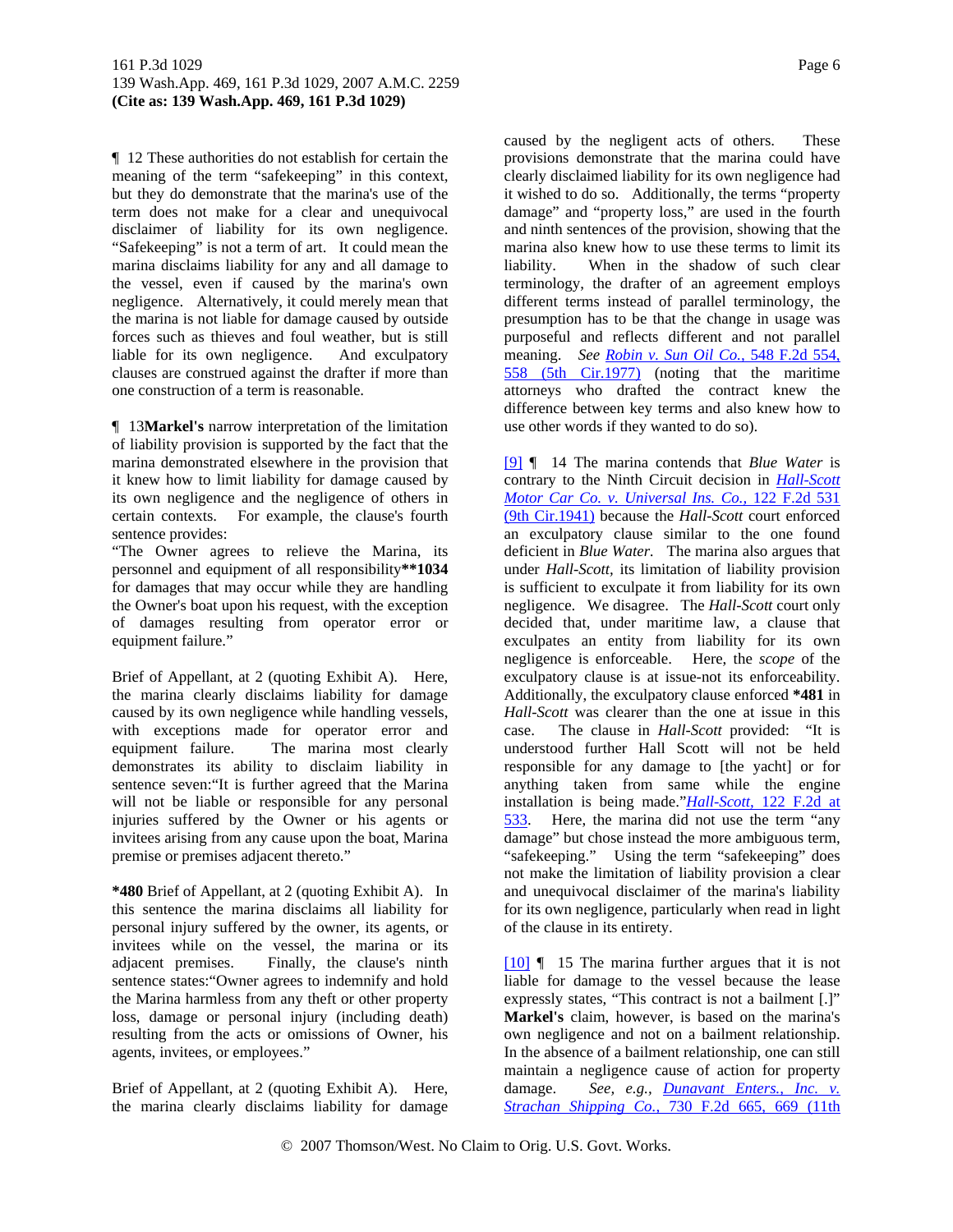Cir.1984) ("In the absence of a bailment relationship, the burdens of production and persuasion on the question of negligence remain with the plaintiff.").

¶ 16 The marina argues that the owner bore the risk of damage to the vessel because it had 24-hour access to the vessel, obtained hull insurance, and paid \$187 per month for the berthing space. These factors, however, do not assist in determining whether the lease contains a clear and unequivocal disclaimer of the marina's liability for its own negligence. Additionally, the marina has not **\*\*1035** provided any analysis or facts supporting their argument that the amount paid per month was low enough to clearly shift all risk of damage to the owner of the vessel.

[11] ¶ 17 The marina argues that the limitation of liability provision's third sentence is a disclaimer of a duty, not a disclaimer of responsibility for negligence. It further argues that these two types of disclaimers should be viewed differently, but it cites no authority and gives no rationale for this position. Passing treatment of an issue or lack of **\*482** reasoned argument is insufficient to merit judicial consideration. *Palmer v. Jensen,* 81 Wash.App. 148, 153, 913 P.2d 413 (1996). Even assuming that maritime law recognizes disclaimers of duty as different from disclaimers of liability for negligence, a disclaimer of duty should at least be express. *See, e.g., Quesoro USA v. Lykes Bros. S.S. Co.,* 1995 WL 329301, \*1, 1995 U.S. Dist. LEXIS 7468, 3-4 (S.D.N.Y.1995) (upholding clause in a bill of lading that "expressly disclaims any duty to deliver the shipment in time for a particular market"). The lease in this case does not expressly disclaim the marina's duty to keep the vessel safe from its own faulty equipment.

[12] ¶ 18 Finally, the marina contends that even under **Markel's** interpretation of the lease agreement, the marina had no duty to protect the vessel from damage caused by wind. **Markel**, however, argues that the inadequate blocking materials and configuration of the blocking system caused the vessel's damage. Whether the marina was negligent in blocking the vessel and, if so, whether the vessel would have withstood the wind storm with better blocking, are questions of fact.

[13] ¶ 19**Markel** next argues that the trial court erred in dismissing its implied warranty of workmanlike performance claim because the marina provided a service-blocking-and breached its implied warranty because the blocking system was defective. We disagree because the marina did not contract to

perform storage services for the vessel owners, and thus, no implied warranty of workmanlike performance arose.

[14] ¶ 20 In deciding this issue, *U.S. Fire Ins. Co. v. S.S. Jebel Ali,* 872 F.Supp. 1283, 1287 (S.D.N.Y.1995) is helpful. There, a carrier ("UASC") asserted an implied warranty claim against a stevedore ("Universal") for the loss of a shipment of wine. The wine was ruined after being subjected to extreme temperatures while in Universal's possession. UASC argued that Universal breached its implied warranty of workmanlike service. Universal, however, successfully argued that the implied warranty cannot be divorced**\*483** from a specific contractual obligation and that it had not promised "to perform the specific service of maintaining and monitoring the temperature of the container in question." *U.S. Fire Ins.,* 872 F.Supp. at 1286. The court held that "[s]ince Universal was not obligated to perform [the temperature monitoring] service, it was, a fortiori, not required to perform the service in a workmanlike manner." *U.S. Fire Ins.,* 872 F.Supp. at 1286. Here, the marina did not contract to perform any services other than moving the vessel at the owner's request, and that service was not being performed at the time the vessel was damaged. In fact, the marina expressly stated that it did not "accept Owner's boat for storage." There was no warranty of workmanlike performance here because the marina did not contract to perform storage services. $\frac{FN3}{FN3}$  Additionally, implied warranties are narrowly construed in maritime law and may not even be available in property damage cases. *See, e.g., Phillips Petroleum Co. v. Stokes Oil Co.,* 863 F.2d 1250, 1255 (6th Cir.1988) ("Marine has not provided, nor have we found, any convincing authority for extending the warranty to indemnification for property damage.").

> FN3. This does not mean that the marina disclaimed liability for its own negligence. It merely means that it did not contract to perform storage services and was not required to perform them, though it did voluntarily provide the blocking materials for the vessel to rest on.

¶ 21 Reversed and remanded for further proceedings consistent with this opinion.

WE CONCUR: **DWYER** and **ELLINGTON**, JJ. Wash.App. Div. 1,2007. Markel American Ins. Co. v. Dagmar's Marina,